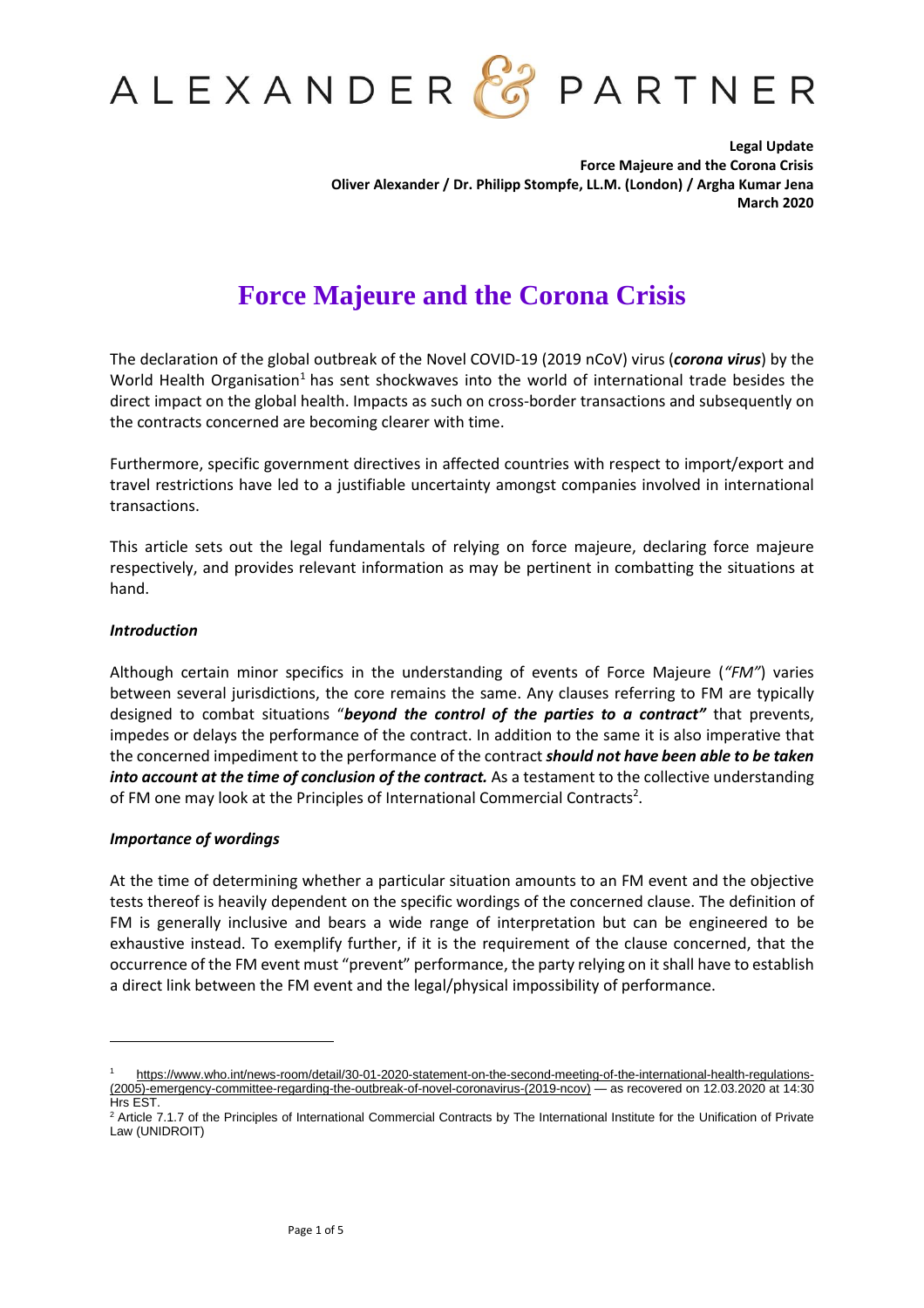However, if the clause concerned refers to the FM event as "affecting", "hindering" or "delaying" performance of the contract, the threshold to be satisfied for relying on such clause shall be lower.

FM clauses are designed to set the parameters of deviation of the parties' contractual obligations in the events of FM. It is pertinent to mention that the events constituting FM may be temporary and excuses from the otherwise due contractual obligations may therefore be limited to the tenure of such events.

Such clauses are commonly known to impose the duty of notification upon the party that seeks to rely on it. It is important to decipher such duty and strictly adhere to it, as it may serve as a "condition precedent" for instituting any claim flowing from the concerned clause. In whichever case, the specific wordings of the FM clause are of paramount importance.

In the unlikely event that any long term international contract does not include a FM clause, one must look at the "choice of law" clause that sets out the governing law of the contract, and the relevant provisions applicable in the absence of the former.

**Hence, in order to determine whether the coronavirus outbreak can excuse parties of their contractual obligations, and also the extent of the excuse thereof, one has to analyze closely the wordings of their respective FM clauses.**

# *Exemptions*

Variations in understanding of the contract law related to FM, however has similar if not the exact same exemptions in most jurisdictions. That is to say that the FM does not apply in the following scenarios:

- in cases where the contract has been entered into after the FM event;
- in cases relating to non-performance of monetary payment obligations; or
- in cases where the FM events has occurred post delayed performance of the affected party.

# *Factors to Consider: Impact Points*

- 1. *Causal Link:* Inability to discharge contractual obligations may be due to an isolated factor or a combination of a few. E.g. employees and/or labours being ill or quarantined may solely constitute grounds for inability to perform the contract, or may be clubbed with lack of raw materials due to export restrictions. The need to establish a direct link between the FM event and a party's inability to perform the contract, depends on the wordings of the FM clause as mentioned earlier.
- 2. *Indicators of global supply chain disruptions:* Several restrictions are being issued by affected countries on a daily basis with respect to international trade including closure of workplaces and ports, supply and distribution chain disruptions, labour shortage, and decreasing demand.
- 3. *Provisions of the Governing Law:* The primary analysis ofsuch FM situations by companies or their assignees must include an in-depth look into determining the extent up to which the governing law of the contract allows any claims flowing from the invocation of the FM clause.
- 4. *Dispute Resolution Clauses:* It must be determined whether the contract concerned refers to International Arbitration as a means of recourse or does it place the party before an unfamiliar jurisdiction. Devisable legal strategies will primarily depend on it.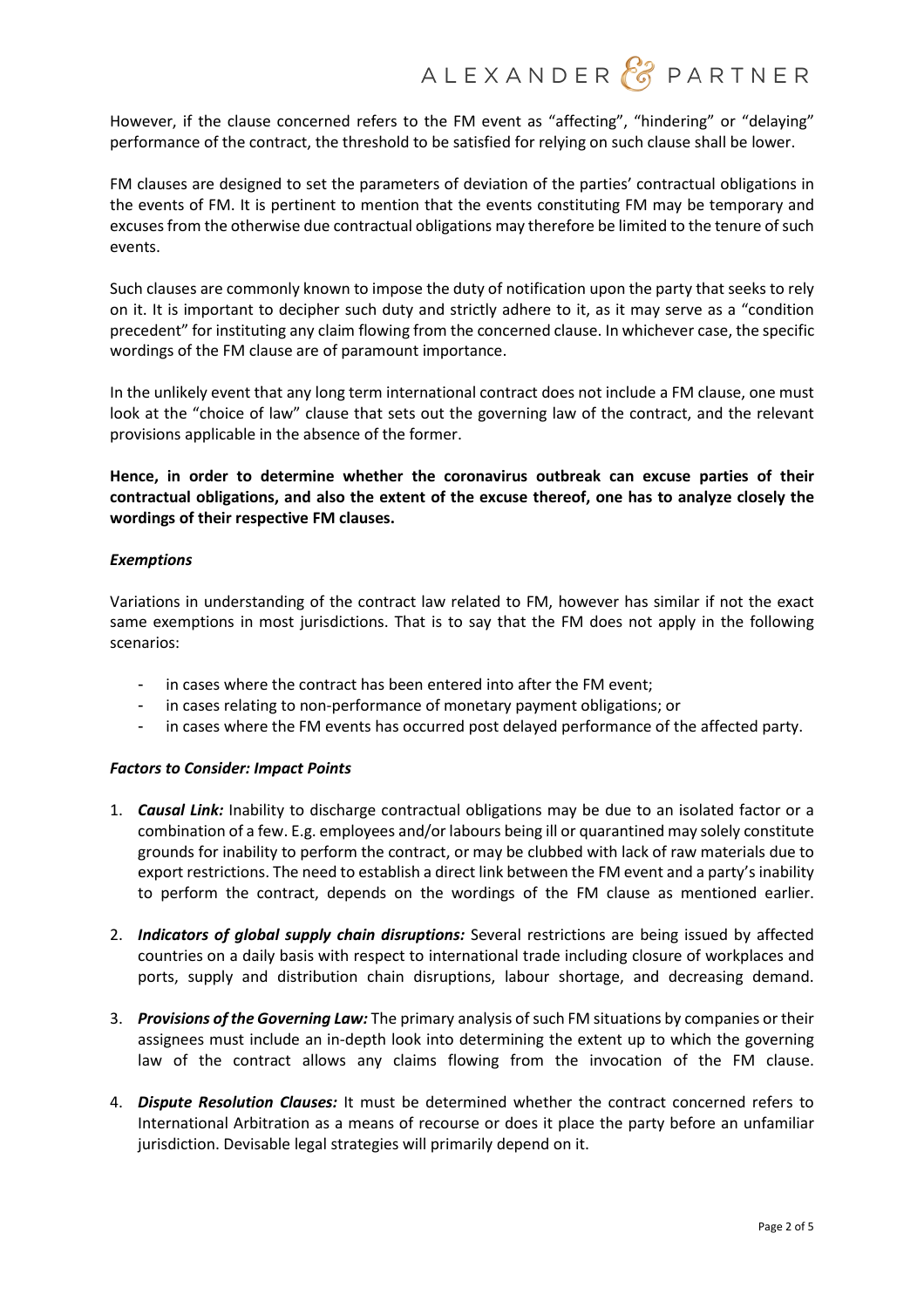5. *Hardship Clauses:* In the event that a contract includes a hardship clause, the threshold to invoke an FM clause may become significantly higher, especially in situations where factors constituting FM may be rendered temporary.

## *Suggestions*

Upon consideration of the comprehensive list of factors stated earlier, it is suggested that the companies affected by the current coronavirus outbreak should adhere to the following:

- 1. Preliminary determination of whether the corona virus outbreak constitutes FM under the clause of the contract concerned.
- 2. Monitor and discharge the contractual duty of notifying the other party or parties to the contract, if the FM clause so provides. It may be the case that the buyer may have to declare FM in response to the notification of the seller to avoid being in breach, thus making monitoring of such correspondence material.
- 3. Engage into the situation early. Notification requirements under most FM clauses require such notices to be prompt.
- 4. Conduct objective analysis of contractual obligations. The performance ability and default prospects must be very clear at the outset of FM circumstances.
- 5. Consider re-negotiation over termination. It is often the case the contractual relationships being affected by the coronavirus outbreak were intended to be long-term and it is likely that the outbreak may be contained and finally neutralized in the near future.
- 6. Devise contingency plans for supply chain disruptions. Apart from being directly affected by the disruption, certain FM clauses may come with the duty of best efforts to mitigate the circumstances of FM and may therefore be relevant in any future claims flowing from the same.
- 7. Employ a tactical approach towards public statements. There must be a balance between complete disclosure and compromising future business.
- 8. Increase attention towards disclosure obligations. Specific disclosure obligations may be imposed by the government in light of the rapid spread of the COVID-19.
- *9.* Revisit Legal Insurances. Under circumstances of FM, companies must reassure and vet all insurances that cover foreseeable claims against themselves.

#### *Remedies*

The remedies in the event of FM yet again flows directly from the wordings of the concerned clause in the contract or the applicable law. The usual set of remedies are, a) Suspension of the contract and all contractual obligations thereto; b) Right to cancel or terminate the contract altogether; c) Right to extend the time for performance of the contract; and d) The Right to extend along with an imposed duty to make efforts to mitigate the circumstances of FM.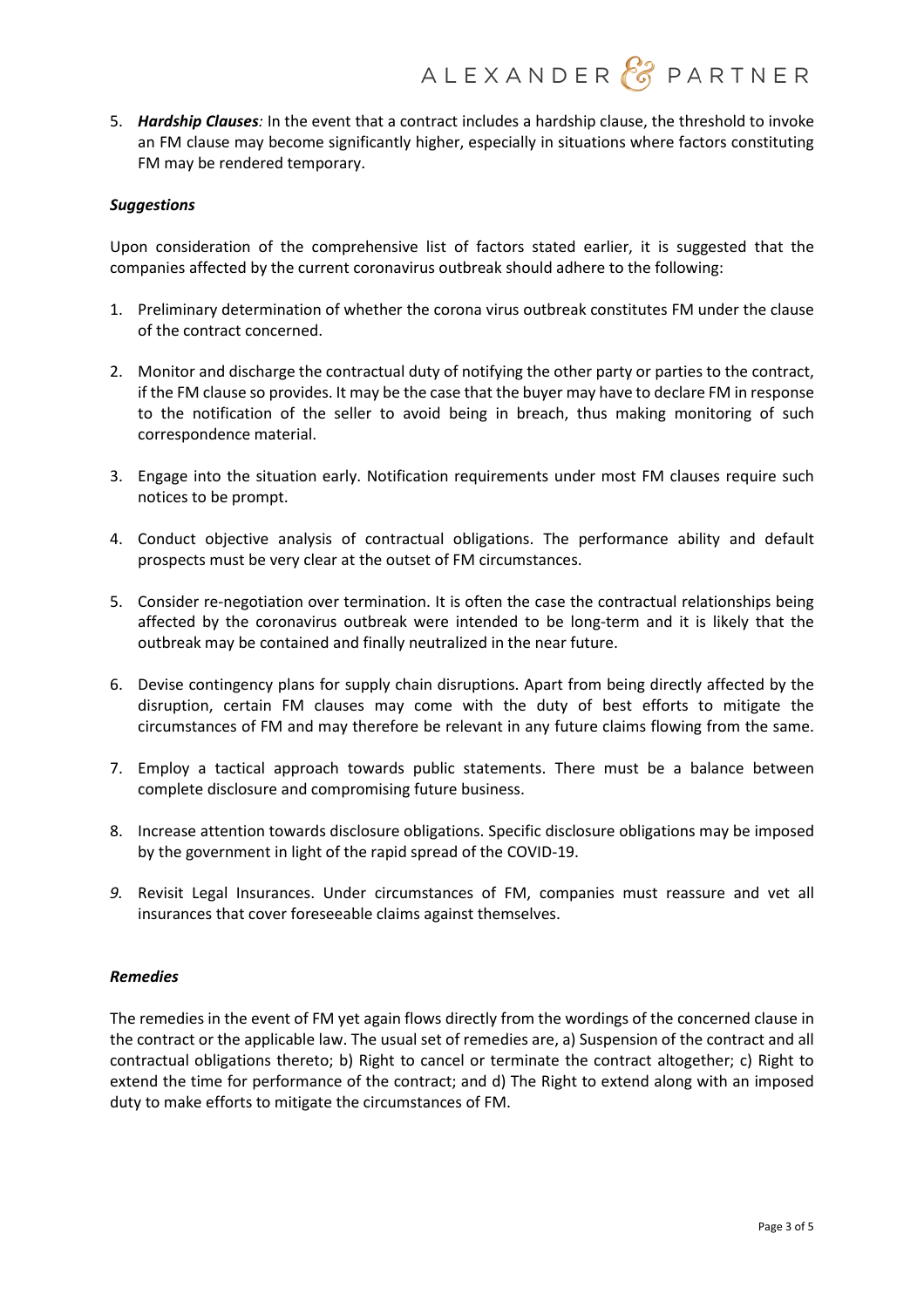Alternative remedies however exist in certain jurisdictions that include:

- 1. *The doctrine of frustration*, under the English Contract Law that may allow a party to a particular contract to cease from performing the contractual obligations where it becomes impossible to do so under circumstances completely beyond the remit of the parties. It is however, extremely difficult to establish when a FM clause already exists. But it can be used in adverse cases when emergency measures of supplier countries have made certain materials permanently unavailable or the necessary skilled labour is unavailable due to travel restrictions or infection.
- **2.** *The doctrine of "change of circumstances"* that may apply where a FM remedy is not available according to e.g. the laws of People's Republic of China (PRC). The doctrine becomes operational wherein there is an unforeseeable material adverse changes to the fundamental circumstances under which the contract was entered; the change is beyond the scope of usual commercial risks; and that the further performance of the contract would be inequitable for either party. It is the case that establishing a claim under this doctrine is an uphill task. However, the affected party bears the option to have the contract terminated or modified upon establishment of such case.

## *Force Majeure Certificates by the CCPIT*

It is the case that the China Council for Promotion of International Trade (CCPIT) announced on 30th January 2020 that it would offer "force majeure certificates" with the view of assisting the companies in dealing with their foreign trading partners with respect to disputes arising from government control measures. As of 2nd March 2020, the CCPIT has issued a record of over 1600 of such FM certificates in order to help protect the Chinese companies against liabilities of non-performance.

The certificates are purported to facilitate the invocation of FM remedies where the contract bears the pre-requisite of the same. There is however no binding effect of such certificates whatsoever on the Chinese courts of competent jurisdiction, but bears merely a persuasive value and a prospect of addition of a level of authenticity to any related claims. However, no strong recommendations are made in such regard.

#### *Conclusion*

While the implications of the corona virus outbreak are set to become even more far reaching by the day, the extent of such may vary from case to case, and therefore, all contracts need to be reviewed and analyzed on an individual basis in order to implement the correct approach.

#### *For more information about this topic please contact us*

Alexander & Partner Rechtsanwälte mbB Oliver Alexander Dr. Philipp Stompfe, LL.M. (London) Joachimsthaler Straße 30 10719 Berlin, Germany [oa@alexander-partner.com](mailto:oa@alexander-partner.com) [ps@alexander-partner.com](mailto:ps@alexander-partner.com)

T +49 (0)30 887780526 / F +49 (0)30 887780599